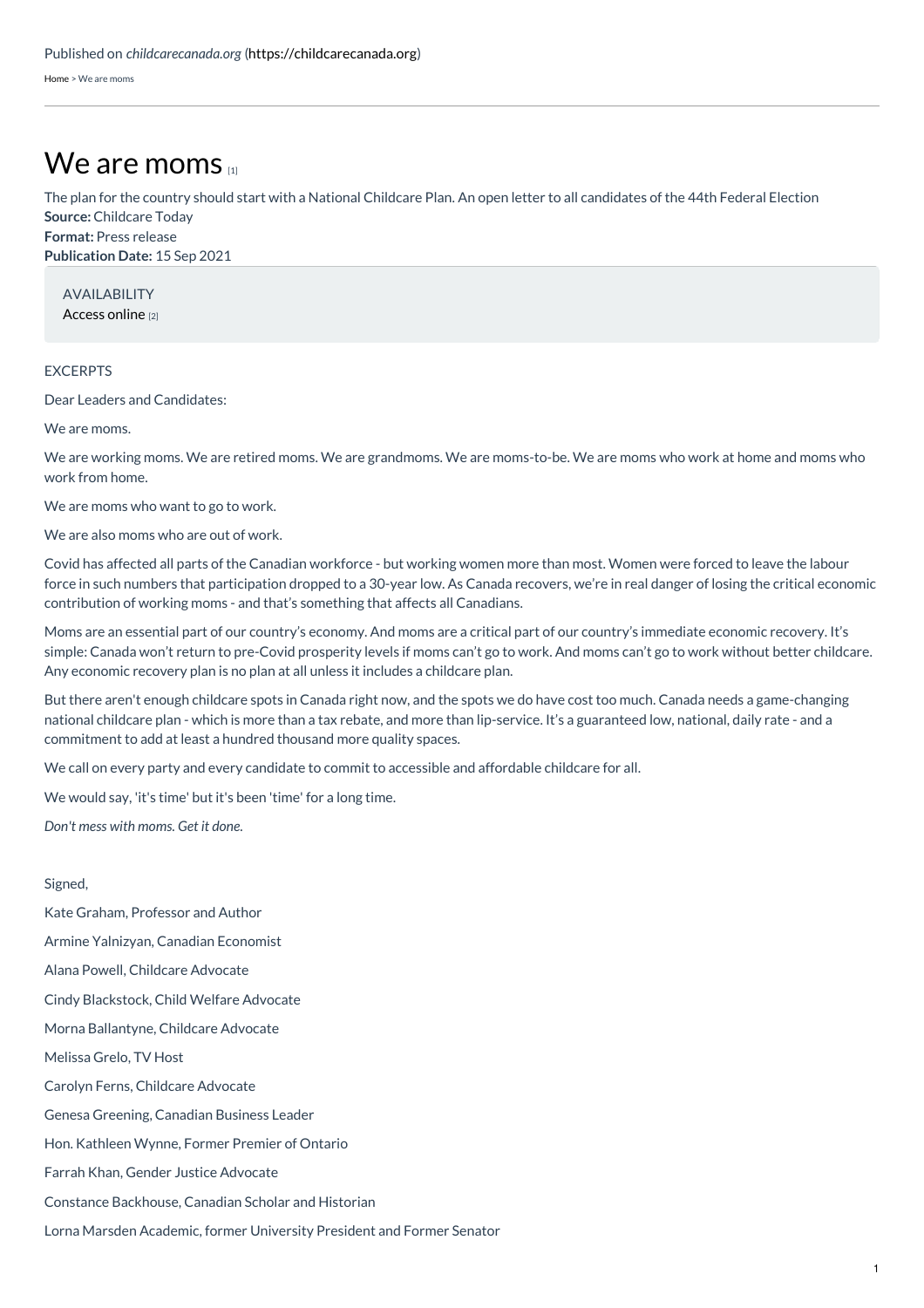Sasha Exeter, Creator and Advocate Heather Munroe-Blum, Academic and Businesswoman Kim Furlong, Business Leader Sarah Boesveld, Advocate Hon. Margaret McCuaig Boyd, Former MLA and Minister of Energy of Alberta Tiffany Gooch, Writer and Political Commentator Daphne Gilbert, Professor of Law Hon. Sheila Copps, Former Deputy Prime Minister of Canada Penny Collenette, Lawyer and human rights advocate Jennifer Flanagan, CEO Yola Ventresca, Human Rights Lawyer Pamela Jeffery, Founder Women's Executive Netowrk Sharon Scholzberg-Gray, Lawyer and Health Policy Advocate Amanda Alvaro, Political Commentator and Entrepreneur Jean Yoon, Actor Amber MacArthur, TV Personality Adrian Macdonald, Member of the advisory board of the Trudeau Centre for Peace, Conflict, and Justice Ani Hotoyan-Joly, Hospital Board Member and CPA Clare Beckton, Author and Women's Leadership Advocate Sangita Patel, TV Host Dr. Kate Bezanson, Professor and Assoc. Dean Lana Payne, Trade Unionist Jodi Heimpel Butts, Board Director and Lawyer Bea Bruske, Activist and Worker's Advocate Sandra Garossino, Former Crown Prosecutor and Media Commentator Reva Seth, Author Carly Watters, Literary Agent Hannah Sung, Media Veteran and Asper Fellow Kathleen Monk, Political Commentator Lisa Kirbie, Executive Sarah Elder-Chamanara, Feminist and Advocate Tara Slone, Canadian Vocalist Supriya Dwivedi, Political Commentator Christina Smith, Mayor of Westmount Hon. Deb Matthews, Former Deputy Premier Ontario Katie Reiach, Entrepreneur and TV Host Mary Tersigni-Paltrinieri, Executive Director Sheena Russell, Entrepreneur Susan Holt, Chief Growth Officer Brittney Kerr, Executive Lynne Oreck-Werner, Former Foundation Head Donna Haynal, Grandmother and philanthropist